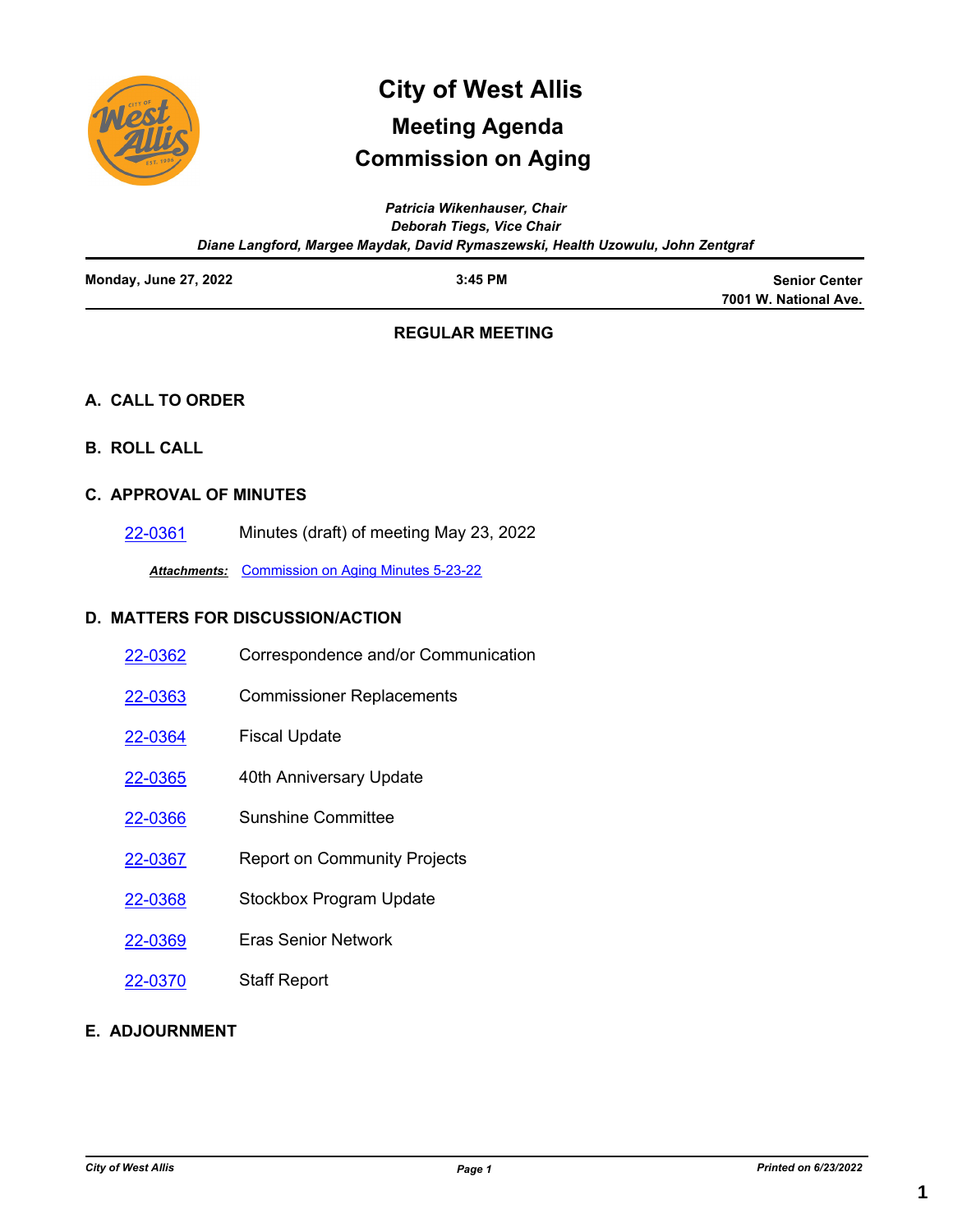

All meetings of the Commission on Aging are public meetings. In order for the general public to make comments at the committee meetings, the individual(s) must be scheduled (as an appearance) with the chair of the committee or the appropriate staff contact; otherwise, the meeting of the committee is a working session for the committee itself, and discussion by those in attendance is limited to committee members, the mayor, other alderpersons, staff and others that may be a party to the matter being discussed.

#### **NOTICE OF POSSIBLE QUORUM**

It is possible that members of, and possibly a quorum of, members of other governmental bodies of the municipality may be in attendance at the above-stated meeting to gather information. No action will be taken by any governmental body at the above -stated meeting other than the governmental body specifically referred to above in this notice.

#### **NON-DISCRIMINATION STATEMENT**

The City of West Allis does not discriminate against individuals on the basis of race, color, religion, age, marital or veterans' status, sex, national origin, disability or any other legally protected status in the admission or access to, or treatment or employment in, its services, programs or activities.

#### **AMERICANS WITH DISABILITIES ACT NOTICE**

Upon reasonable notice the City will furnish appropriate auxiliary aids and services when necessary to afford individuals with disabilities an equal opportunity to participate in and to enjoy the benefits of a service, program or activity provided by the City.

#### **LIMITED ENGLISH PROFICIENCY STATEMENT**

It is the policy of the City of West Allis to provide language access services to populations of persons with Limited English Proficiency (LEP) who are eligible to be served or likely to be directly affected by our programs. Such services will be focused on providing meaningful access to our programs, services and/or benefits.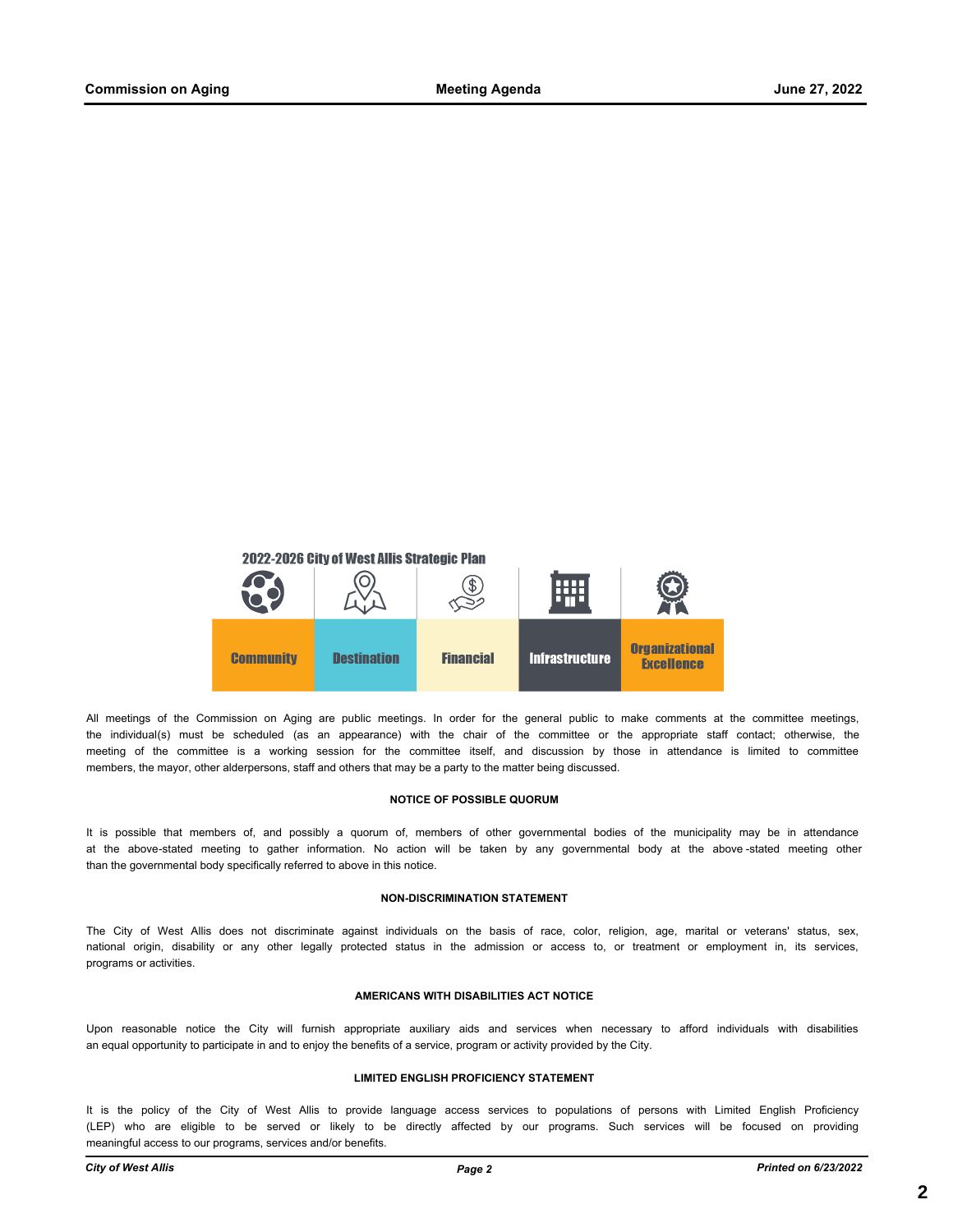

# **City of West Allis**

## **Meeting Minutes**

## **Commission on Aging**

*Patricia Wikenhauser, Chair*

*Deborah Tiegs, Vice Chair Diane Langford, Margee Maydak, David Rymaszewski, Health Uzowulu, John Zentgraf*

| Monday, May 23, 2022 | 3:45 PM | <b>Senior Center</b>  |
|----------------------|---------|-----------------------|
|                      |         | 7001 W. National Ave. |

## **REGULAR MEETING**

## **A. CALL TO ORDER**

*The meeting was called to order by Roll Call: The meeting was called to order by Commissioner Wikenhauser at 3:45 p.m.*

## **B. ROLL CALL**

Present 7 - Ms. Margee Maydak, Mr. David Rymaszewski, Ms. Deborah Tiegs, Ms. Patricia Wikenhauser, Mr. John Zentgraf, Ms. Diane Langford, and Ms. Heather Uzowulu

Others present: Susie Mellott, Bob Leischow, Ashley Palen, Shannon Byrne, Sharon Roy

### **C. APPROVAL OF MINUTES**

[22-0282](http://westalliswi.legistar.com/gateway.aspx?m=l&id=/matter.aspx?key=28856) Minutes (draft) of meeting of April 25, 2022

*Attachments:* [Commission on Aging Minutes 4-25-22](http://westalliswi.legistar.com/gateway.aspx?M=F&ID=b9c669a2-2534-4b09-ba67-7fa021b5e3ed.pdf)

**A motion was made by Commissioner Maydak, seconded by Commissioner Langford to approve the amended minutes of the meeting of April 25, 2022.**

### **D. MATTERS FOR DISCUSSION/ACTION**

| 22-0283 | Correspondence and/or Communication                                                                                                                                                                                                                    |  |  |
|---------|--------------------------------------------------------------------------------------------------------------------------------------------------------------------------------------------------------------------------------------------------------|--|--|
|         | Thank you notes from Wauwatosa Virtual Academy were presented. Hear Wisconsin<br>Bus presented for 25 members.                                                                                                                                         |  |  |
| 22-0284 | <b>Commissioner Replacements</b>                                                                                                                                                                                                                       |  |  |
|         | Copies of the 4 Commission on Aging applications were sent around and copies will be<br>emailed to all Commissioners for their review.                                                                                                                 |  |  |
| 22-0285 | Senior Center 40th Anniversary                                                                                                                                                                                                                         |  |  |
|         | Celebration will be in coordination of the annual Open House on September 22.<br>Commissioner Uzowulo volunteered to sing and play guitar during the event.<br>Commissioner Wikenhauser and Commissioner Maydak volunteered to help with the<br>event. |  |  |
| 22-0286 | Trust Account                                                                                                                                                                                                                                          |  |  |
|         | The Sunshine Committee will consist of Commissioner Zentgraf, Commissioner<br>Wikenhauser, Commissioner Langford, Senior Center members and staff.                                                                                                     |  |  |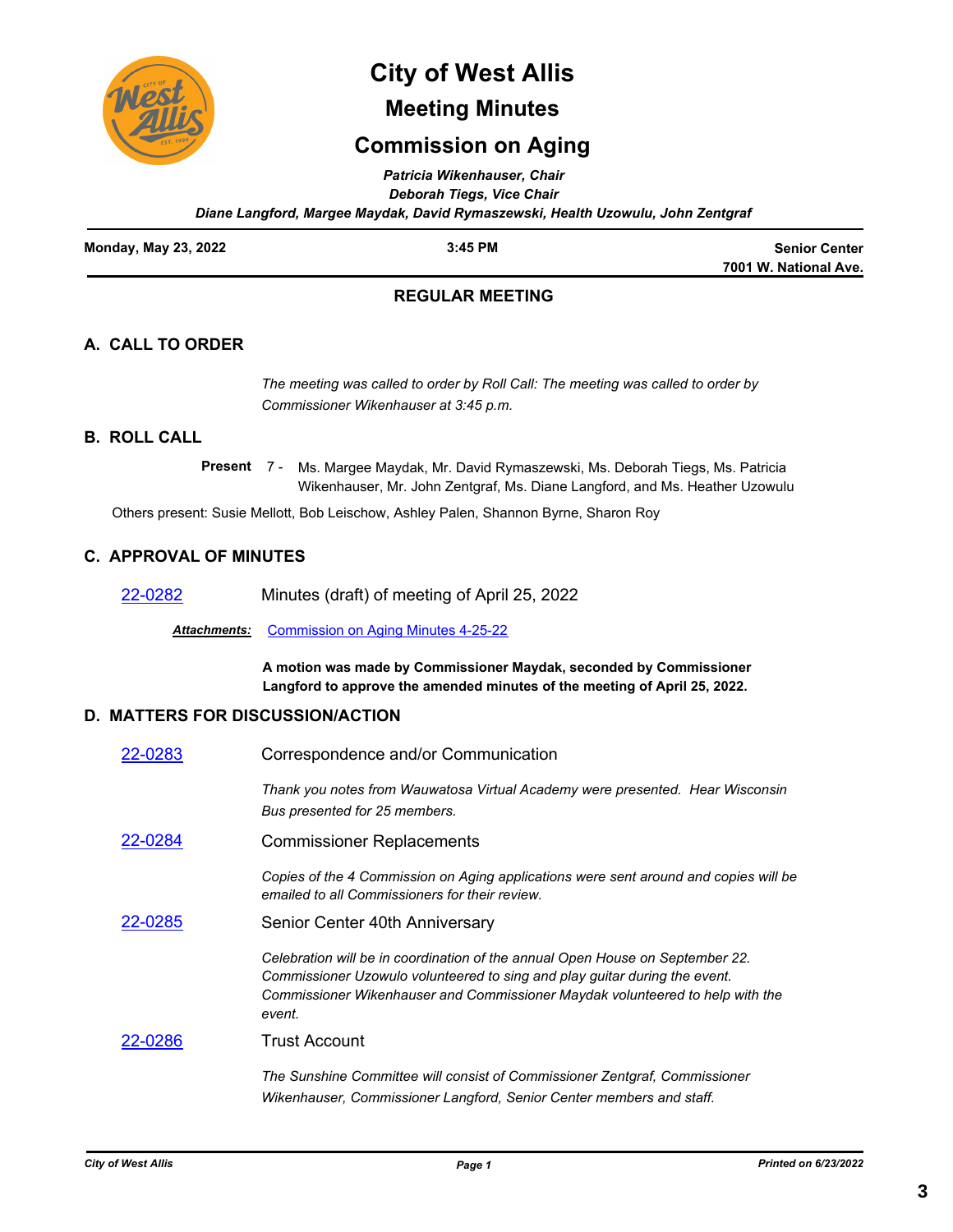**A motion was made by Commissioner Zentgraf, seconded by Commissioner Langford to assemble a committee (Sunshine Committee) to develop a monthly expense account for special activities for Senior Center members using trust account funds.**

[22-0287](http://westalliswi.legistar.com/gateway.aspx?m=l&id=/matter.aspx?key=28861) Report on Community Projects

*A student from West Allis Public School will provide seniors with technical assistance during the summer months. WAWM Park and Recreations will be advertising Senior Center activities in their newsletter. The West Allis Fire Department will be delivering durable goods to Katy's Kloset.*

[22-0288](http://westalliswi.legistar.com/gateway.aspx?m=l&id=/matter.aspx?key=28862) Stockbox Program Update

*251 stockboxes were distributed with extras, eggs, bacon, 2 port roasts, ground beef, salmon, smoked brats, dark chocolate cherries, granola, cereal.* 

#### [22-0289](http://westalliswi.legistar.com/gateway.aspx?m=l&id=/matter.aspx?key=28863) Eras Senior Network

*Quarter 1 West Allis services: 36 clients receiving 216 one-way rides, 19 clients receiving 132 Wellness calls. Tapestry Event raised nearly \$50,000. Looking for volunteers for the Transportation Program, Friendly Phone Call Program, Seasonal Yard Clean-Up.* 

#### [22-0290](http://westalliswi.legistar.com/gateway.aspx?m=l&id=/matter.aspx?key=28864) Staff Report

*Qi Gong classes will be held weekly. Spanish Class has been well received. 25 volunteers attended the volunteer meeting. Received the exterior camera and requested installation.*

#### **E. ADJOURNMENT**

*The meeting adjourned at 4:47 p.m. with the next scheduled meeting to be held on June 27, 2022 at 3:45 p.m.*